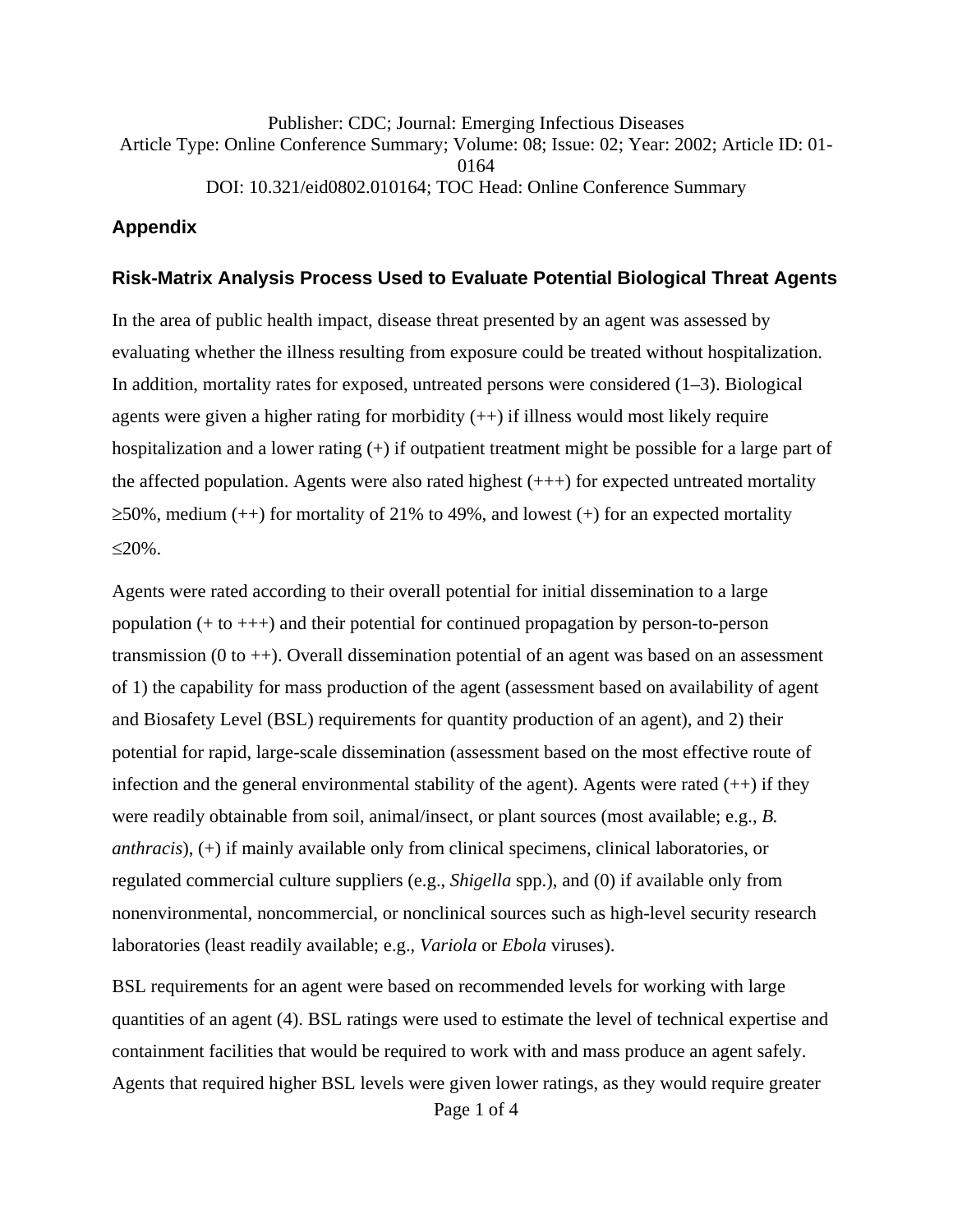Publisher: CDC; Journal: Emerging Infectious Diseases Article Type: Online Conference Summary; Volume: 08; Issue: 02; Year: 2002; Article ID: 01- 0164 DOI: 10.321/eid0802.010164; TOC Head: Online Conference Summary technical capabilities and containment facilities to be produced in large quantities. Agents were given  $(+)$  for BSL 4 production safety requirements,  $(++)$  for BSL 3 requirements, and  $(++)$  for

BSL 2 or lower requirements.

Agents were also assessed with regard to their main routes of infection, with the assumption that those causing infection via the respiratory route could be more readily disseminated to affect large populations. Agents were assigned (++) if most effective at causing illness via an aerosol exposure route (air release potential) and  $(+)$  if most effective when given by the oral route (food/water release potential). Dissemination potential should also take into account the stability of an agent following its release. Information regarding the expected general environmental stability of agents was obtained from multiple sources (1,5–8). Agents that may remain viable in the environment for  $\geq 1$  year were given (+++), while agents considered less environmentally stable were given  $(++)$  (potentially viable for days to months) or  $(+)$  (generally viable for minutes to hours). The ratings system for environmental stability was assigned to reflect the wide range of stability of the agents, while maintaining a simple overall scheme that contained only a few categories (minutes to hours, days to months, >1 year). The ratings for all the subcategories evaluated for production and dissemination potential were then totaled and agents were assigned a final rating for production and dissemination capability. If the total rating in the subcategories was  $\geq$ 9, the agent was given (+++); for a total of 7-8, the agent was given a (++); and for a total of  $\leq 6$ , the agent was given a final rating of (+) for the overall production and dissemination capability.

As potential outbreak propagation through continued person-to-person transmission would also increase the overall dissemination capabilities of an agent, they were evaluated separately for this characteristic. Agents were rated highest if they had potential for both person-to-person respiratory and contact spread  $(++)$  and lower for mainly respiratory  $(++)$  or contact spread potential alone (+). Agents were rated (0) if they presented low or no transmission risk.

Agents were also assessed  $(0 \text{ to } +++)$  according to preexisting heightened public awareness and interest, which may contribute to mass public fear or panic in biological terrorism events. The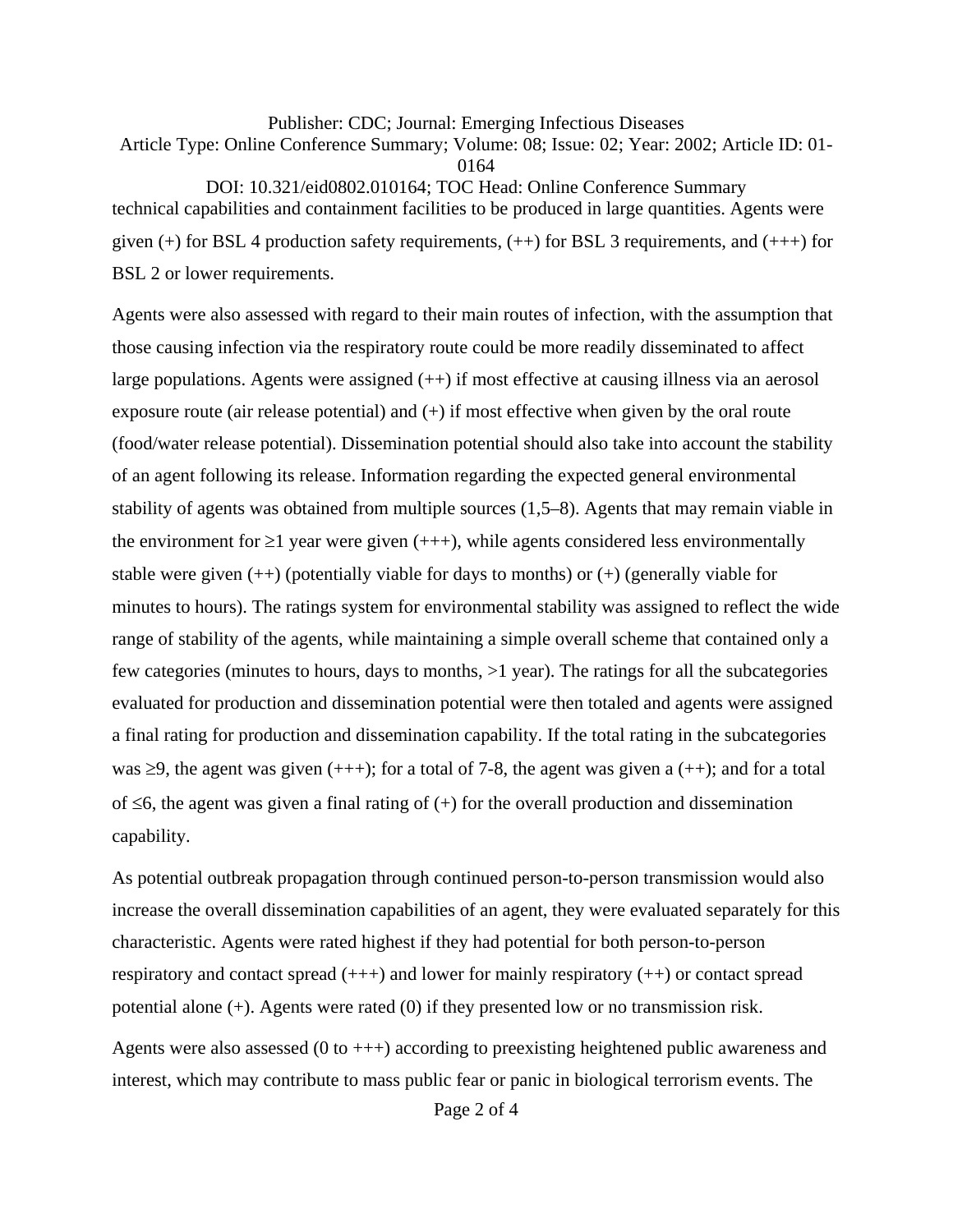Publisher: CDC; Journal: Emerging Infectious Diseases

Article Type: Online Conference Summary; Volume: 08; Issue: 02; Year: 2002; Article ID: 01-

0164

DOI: 10.321/eid0802.010164; TOC Head: Online Conference Summary number of times an agent or disease appeared in a selected form of media was used as a surrogate to determine the current level of public awareness and interest for the agent or disease. Titles of newspaper articles and radio and television transcripts from June 1, 1998, to June 1, 1999, in an Internet database (9) were retrospectively searched by agent name and disease. This database contained articles and transcripts from approximately 233 newspapers and 70 radio or television sources. If a disease was caused by multiple agents (e.g., viral hemorrhagic fever), the database was searched for each of the agents in addition to the name of the disease. Articles or transcripts were only counted if the name of the agent, disease, or other general terms such as bioterrorism, biological terrorism, terrorism, and weapons of mass destruction appeared in the title. Multiple hits for the same title were counted only once unless they appeared in different newspapers or transcripts. Agents were rated based on the number of times they appeared in these forms of media within the 1-year period. Agents were given  $(0)$  rating for  $\lt 5$  titles,  $(+)$  for 5-20 titles, (++) for 21-45 titles, and (+++) for >45 titles identified within the search period.

Requirements for special public health preparedness were also considered. Higher ratings were given to agents with different requirements for special preparedness. An agent was given a  $(+)$ for each special preparedness activity that would be required to enhance the public health response to that agent. These distinct preparedness requirements included 1) stockpiling of therapeutics to assure treatment of large numbers of people  $(+)$ , 2) need for enhanced public health surveillance and education (+), and 3) augmentation of rapid laboratory diagnostic capabilities (+). Therefore, if all three special preparedness efforts would be required to provide a strong public health response for that agent, it was given (+++) for this category. Agents that did not require all special preparedness efforts were given lower ratings  $(+\alpha +)$ .

## **References**

- 1. Benenson AS, ed. Control of communicable diseases manual. 16th ed. Washington: American Public Health Association; 1995.
- Page 3 of 4 2. Pickering LK, ed. 2000 Red book: report of the Committee on Infectious Diseases. 25th ed. Elk Grove Village (IL): American Academy of Pediatrics; 2000.